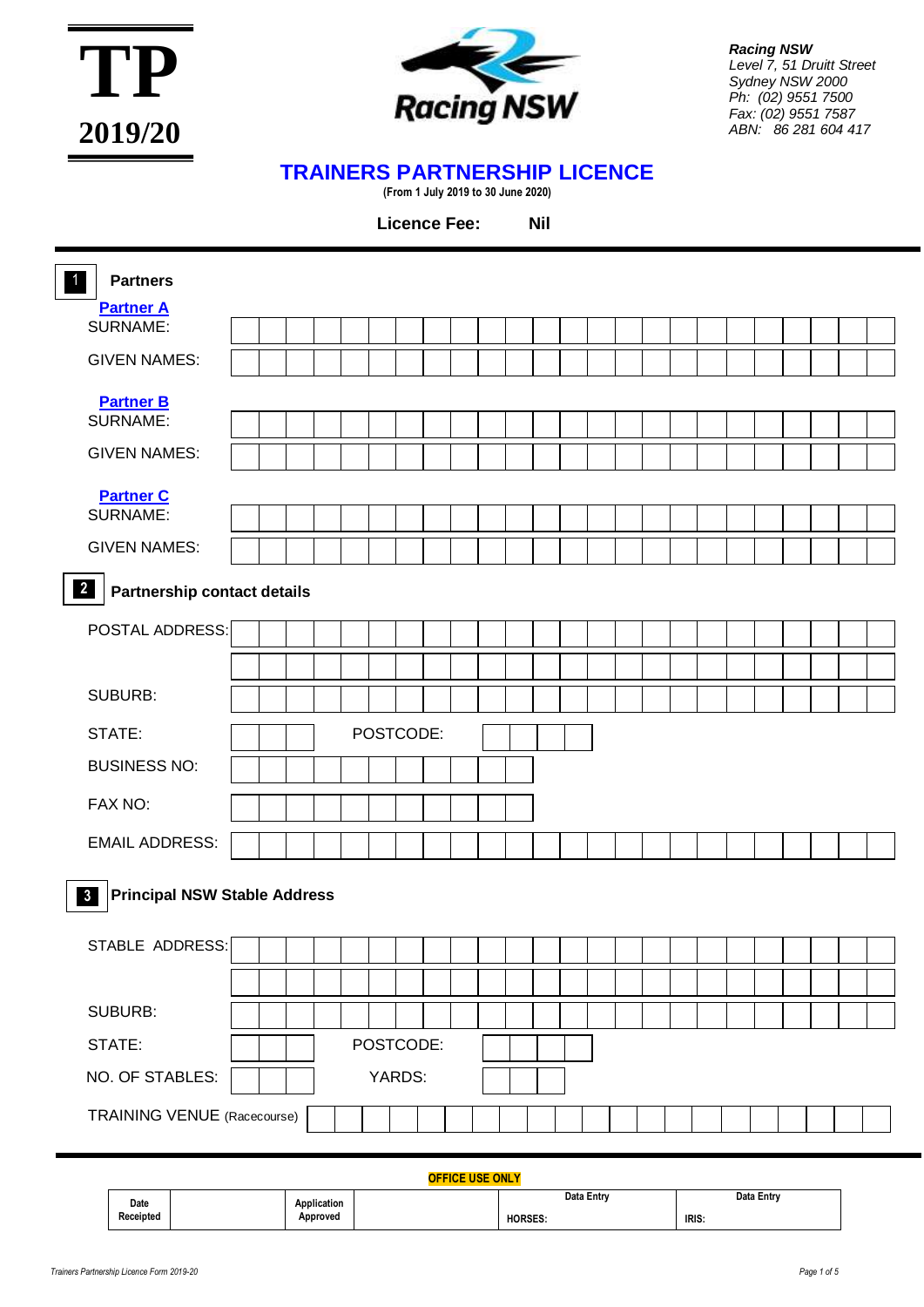### **Additional NSW Stable Addresses (if applicable) – list the Principal NSW Stable Address 1st**

| <b>Address</b> | No. of<br>Stables | No. of<br>Yards | <b>Training Venue</b> |
|----------------|-------------------|-----------------|-----------------------|
|                |                   |                 |                       |
|                |                   |                 |                       |
|                |                   |                 |                       |

### **Licence Details – list Licence details in another State or Country**

| Is this partnership licensed or applying for a Trainers | Yes. |
|---------------------------------------------------------|------|
| partnership licence in another State or Country         | No   |

### **If Yes complete the following**

4

5

**6**

| <b>State/Country</b> | <b>Training Venue</b> |
|----------------------|-----------------------|
|                      |                       |
|                      |                       |
|                      |                       |

### **Trainer Responsible for Stables: (to complete only if application includes additional stable/s at a separate training venue**

| <b>Trainer</b> | <b>Additional Stable Address</b> |
|----------------|----------------------------------|
|                |                                  |
|                |                                  |
|                |                                  |

**Business details – see condition A (iv) – the business entity must be either a company or a partnership and must have an ABN) 7**

| AUSTRALIAN BUSINESS NO:                         |           |
|-------------------------------------------------|-----------|
| Are you registered for GST for racing purposes? | No<br>Yes |

*Where the participant has declared they are not registered for GST, this form is a declaration that their racing interests are of a Hobby Nature only. Where the Licensee is GST Registered, the following agreement is given:*

- *The Recipient may issue Tax Invoices in respect of the specified supplies*
- *The Supplier will not issue Tax Invoices in respect to those supplies*
- The Supplier acknowledges that it is registered when it enters into the agreement and that it will notify the Recipient if it ceases to be *registered*
- *The Recipient acknowledges that it is registered when it enters into the agreement and that it will notify the Supplier if it ceases to be registered*

*And to avoid Withholding Tax (46.5%) being deducted from your prizemoney please declare if GST Registered or Hobbyist.*

| Bank Account Details (payment of prizemoney - see condition A (v) - there must be one nominated<br>$\sqrt{8}$<br>partnership bank account) |  |  |  |  |  |  |  |  |  |  |
|--------------------------------------------------------------------------------------------------------------------------------------------|--|--|--|--|--|--|--|--|--|--|
| <b>BANK NAME:</b>                                                                                                                          |  |  |  |  |  |  |  |  |  |  |
| <b>BSB</b> (must be 6 digits):                                                                                                             |  |  |  |  |  |  |  |  |  |  |
| ACCOUNT NO (max 9 digits):                                                                                                                 |  |  |  |  |  |  |  |  |  |  |
| <b>ACCOUNT NAME:</b>                                                                                                                       |  |  |  |  |  |  |  |  |  |  |
|                                                                                                                                            |  |  |  |  |  |  |  |  |  |  |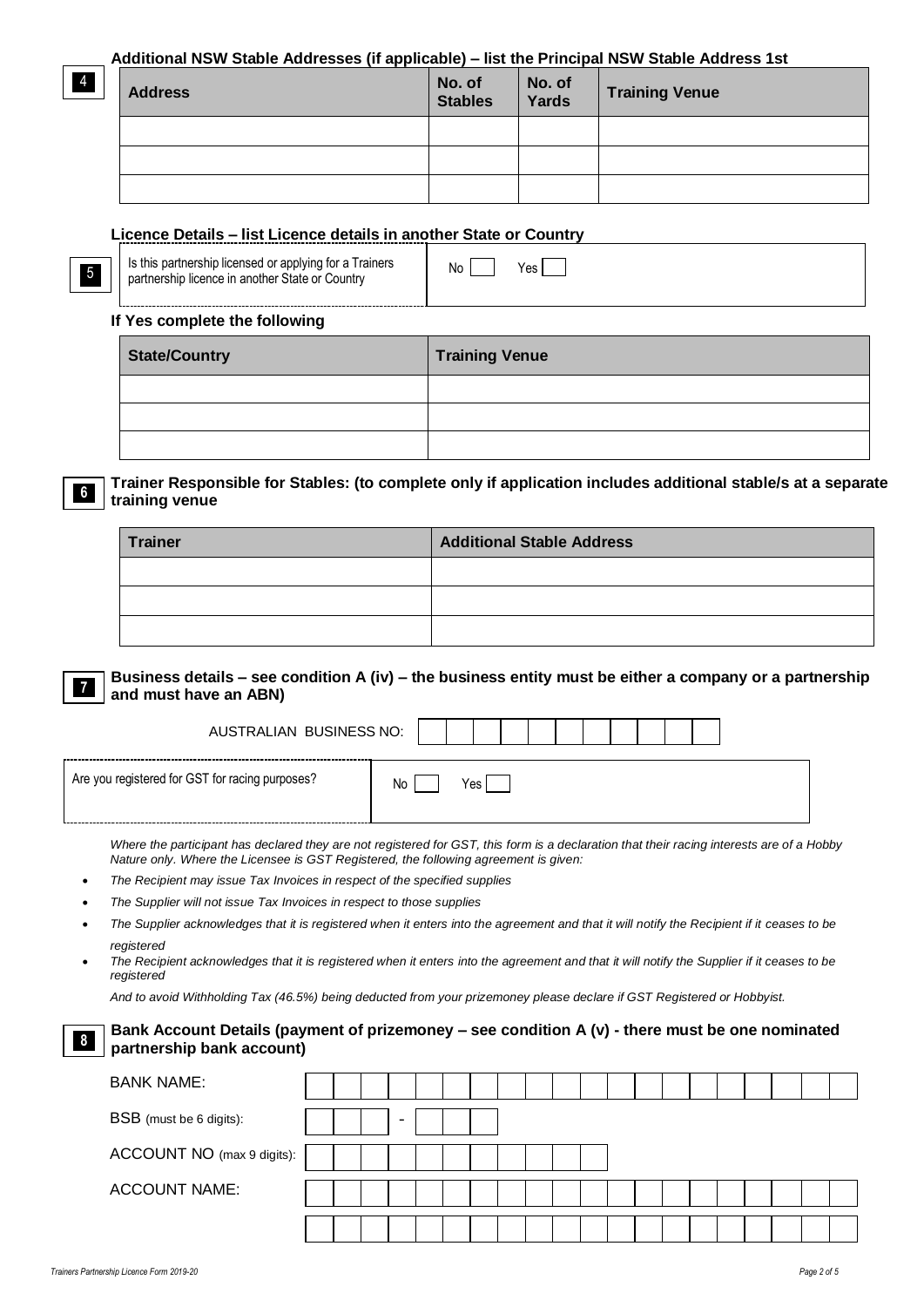#### **Read and tick the applicable box in section 17 Compulsory Public Liability and Professional Indemnity Insurance:**

As part of its broader insurance strategy to protect industry participants, Racing NSW requires all trainers to have Public Liability and Professional Indemnity insurance as part of their licence requirements.

**To allow NSW trainers to aim for the best cover at the best competitive market price, the New South Wales Trainers' Association (NSWTA) wishes to act on behalf of all NSW trainers to negotiate Public Liability and Professional Indemnity insurance for 2019/2020.**  To do this, NSWTA needs your permission to:

• act on your behalf; and

**9**

• In regard to the NSWTA policy, Racing NSW **will collect base fee charges with licence renewals and per starter activity premium charges after 31 July 2019 to cover the cost of your policy.**

**IF YOU WANT THE NSWTA TO NEGOTIATE AND ARRANGE YOUR COMPULSORY PUBLIC LIABILITY AND PROFESSIONAL INDEMNITY INSURANCE FOR 2019/2020 ON YOUR BEHALF, TICK THE BOX "I APPOINT NSWTA TO ACT ON MY BEHALF".** 

**IF YOU DO NOT WISH FOR NSWTA TO NEGOTIATE AND ARRANGE YOUR COMPULSORY PUBLIC LIABILITY AND PROFESSIONAL INDEMNITY INSURANCE FOR 2019/2020 ON YOUR BEHALF, TICK THE BOX "I WILL MAKE MY OWN INSURANCE ARRANGEMENTS".**

Note: In regard to the previous policies arranged by the Australian Trainers Association , Racing NSW:

- has **not** been involved in the negotiation or placement of the ATA policy; and
- **will not be collecting premium instalments** (base fee charges with licence renewals and per starter activity premium charges) for any policy other than **NSWTA**

**\*\* Please note – Trainers who choose to make their own arrangements are still required to pay the base fee up front with their licence renewal. Those who choose this option and provide proof of having obtained appropriate cover will have the base fee refunded to their Stakes Payment Account. Renewal applications from Trainers that do not include payment of the base fee will not be processed.**

### **AUTHORITY FOR NSWTA TO ACT ON MY BEHALF**

#### **(Public Liability & Professional Indemnity Insurance) (Open to all trainers whether members or non members)**

I appoint NSWTA to act as my agent for the purposes of negotiating and entering into a contract of Public Liability & Professional Indemnity Insurance as my representative and on my behalf, and hereby authorise NSWTA to disclose my claims history to any prospective insurer and any agent, broker or other intermediary for the purposes of procuring a contract of Public Liability and Professional Indemnity Insurance as my representative and on my behalf.

## **I APPOINT NSWTA TO ACT ON MY BEHALF**

**If you tick this box, NSWTA will arrange your insurance and RACING NSW will deduct Starter Fees to cover payments as in previous years.**

# **OR**

## **I WILL MAKE MY OWN INSURANCE ARRANGEMENTS**

**If you tick this box you will need to:**-

- i. MAKE YOUR OWN ARRANGEMENTS TO OBTAIN THE COMPULSORY PUBLIC LIABILITY AND PROFESSIONAL INDEMNITY INSURANCE COVER FOR THE MINIMUM PERIOD 1 AUGUST 2019 – 31 JULY 2020; AND
- ii. MAKE YOUR OWN PAYMENT ARRANGEMENTS TO MAINTAIN SUCH COVER; AND
- iii. PROVIDE EVIDENCE TO RACING NSW THAT YOU HOLD SATISFACTORY PUBLIC LIABILITY AND PROFESSIONAL INDEMNITY POLICY FOR THE MINIMUM PERIOD 1 AUGUST 2019 – 31 JULY 2020, IN ORDER TO CONTINUE TRAINING BEYOND 31 JULY 2019 AND TO RECEIVE A REFUND OF YOUR BASE PREMIUM

**NSWTA will also arrange the compulsory Personal Accident Insurance except where trainers make application to be exempted from the monthly PA charges by providing evidence of acceptable and satisfactory like cover**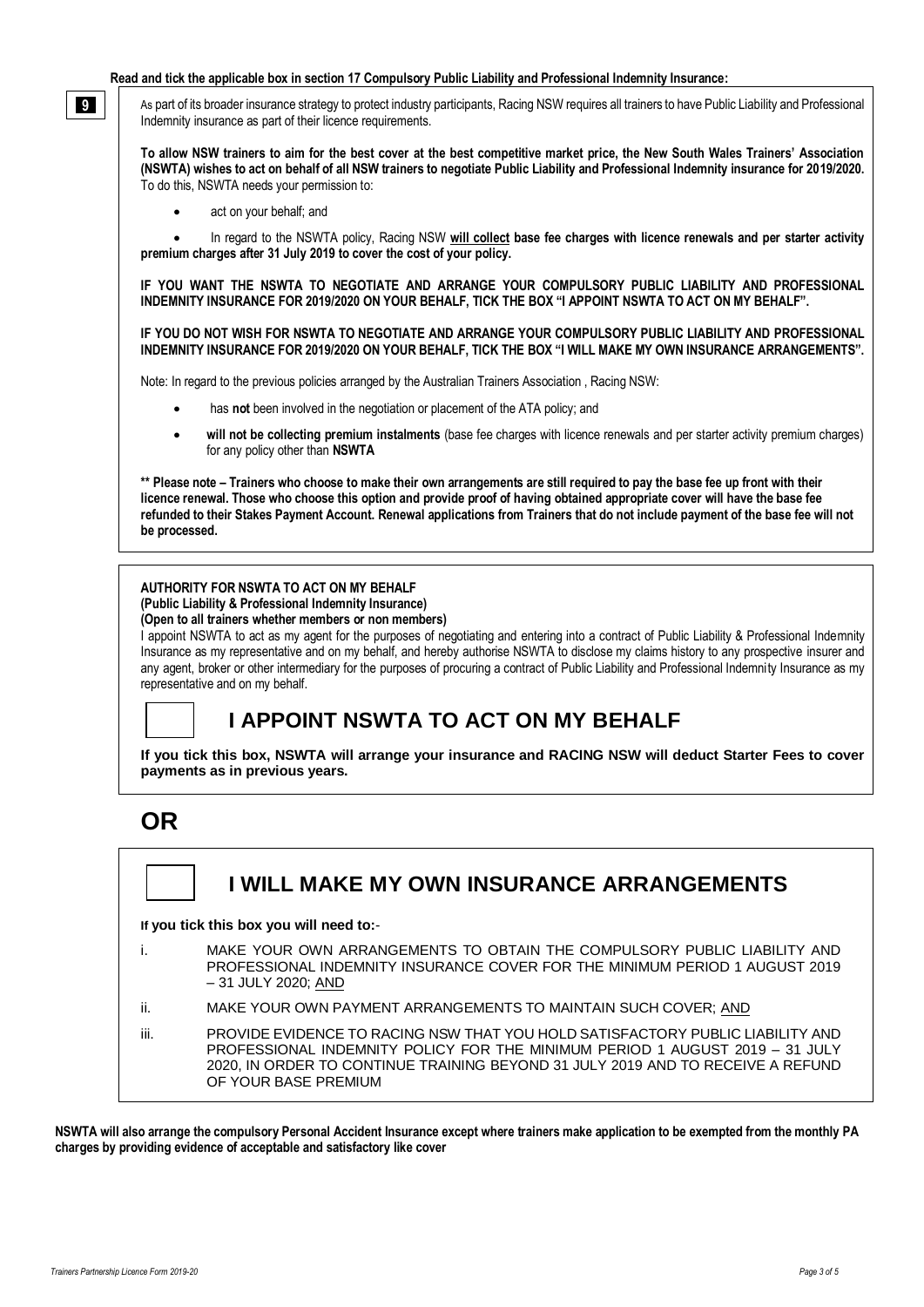### **A. TERMS AND CONDITIONS OF LICENCE**

- **i)** If any of the trainers do not currently have a license or permit to train as a professional a separate application for a license or permit to train will have to be made. This may be submitted at the same time as the application to train in partnership.
- **ii)** Each application to train in partnership shall be accompanied by a letter from the owner's of the racecourse confirming that permission to train on such racecourse shall be granted to the partnership, and jointly to the members of such partnership, if the application for licence is successful. If the partnership should dissolve in the future, and a new application is made by a member of the partnership for a trainer's licence either as an individual, or in another partnership, a new letter granting specific permission from the owners of the racecourse is required.
- **iii)** The business of the training partnership must have Workers Compensation insurance and any other insurance as is required by law. If the business of the training partnership is required to obtain a policy in respect of its Workers Compensation liabilities, that policy must be obtained in accordance with the Local Rules of Racing.
- **iv)** When trainers are training in partnership under the Rules of Racing there is an association between them whereby they take equal responsibility for the training of horses under the Rules. The term "partnership" does not describe the business relationship between those persons. The persons must train horses on behalf of a business entity (the supplier) set up for that purpose. The business entity must be either a company or partnership and must have an ABN.
- **v)** All stakes payments earned by the training partnership will be made to the nominated partnership bank account. For those who register for GST, under the stakes payment system the racing industry provides Recipient Created Tax Invoices to trainers. If you do register, any stakes payment to you will include a GST component.

#### **B. RULES and POLICIES**

- The trainers as detailed in section **1** (**"the Applicants"**), acknowledge and agree to be subject to and be bound by :
- (a) the Australian Rules of Racing and the Racing NSW Local Rules of Racing as amended from time to time; and
- (b) such policies and regulations as may from time to time be formed, made or given by the Racing NSW Board ("**Board"**) and such directions as given from time to time by the Stewards of Racing NSW ("**Stewards**").

### **C. PRIVACY**

**Privacy and the use, collection and disclosure of your personal information** 

The Principal Racing Authorities collect information about you when you submit this Application and in the course of related enquiries made of third parties for the purposes of the Thoroughbred Racing Act 1996 (NSW). The Principal Racing Authorities will use that information to assess your application and, if registration is approved, your ongoing status as a licensed person. To do that, the Principal Racing Authorities may disclose your information to third parties such as your employers (past, present or prospective), other racing bodies, appeal bodies, wagering service providers, industry associations and government enforcement agencies if the Principal Racing Authorities believe that the disclosure is reasonably necessary for your ongoing status as a licensed person or to enable PRAs to fulfil their regulatory responsibilities and/or promote and protect the integrity of the sport to ensure compliance with the Rules of Racing.

You do not have to supply the information requested in this application, but if the information (or any part of it) is not provided your application may be rejected. You can gain access to and request that corrections be made to information held about you by the Principal Racing Authorities. By completing and submitting this application, you authorise the Principal Racing Authorities to collect, use and disclose information about you for the purposes described in this notice, including the usual publication of such information in race books, racing calendars and other publications that can include (but are not limited to) websites.

Note: All new licence applicants are subject to Criminal History Record checks. Existing licensees may also be requested to undergo such checks. The information contained in these records may lead to the licence application being refused.

### **D. REQUIREMENT FOR LEGAL ADVICE**

Prior to being granted permission to train in partnership, the training partners are required to receive legal advice as to the effect of the provisions of AR80G, particularly in regard to penalties under the Rules of Racing. In general, the following points should be noted:

- $\triangleright$  All trainers in a partnership are equally responsible under the Rules for the training of all race horses trained in the partnership.
- $\triangleright$  Where a breach of the Rules has been committed by one trainer and not the others (e.g. prohibited substance), all trainers are automatically deemed responsible and may be penalised as though they had all committed the breach.
- $\triangleright$  The only circumstances when all trainers may not automatically be held responsible for a breach of the Rules is where the breach of the rules doesn't relate to training

The above points are general, plain-English statements about the effect of AR80G and are not intended to replace your own legal advice. **Your application cannot be considered where the declarations have not been signed by all trainers as well as their legal advisor(s).**

### **E. APPLICANTS CONSENT AND ACKNOWLEDGEMENT**

The Applicants hereby apply for Permission to Train in Partnership.

- 1. The partners separately and collectively acknowledge and agree to be subject to and be bound by:
	- a) The Rules of Racing of each Principal Racing Authority in which he/she trains as amended or varied by each Principal Racing Authority from time to time:
	- b) The terms and conditions of licence and licence acknowledgements as published by each Principal Racing Authority
	- c) Such rules and directions as may from time to time be formed, made or given the directors for each Principal Racing Authority ("Directors"), the stewards of each Principal Racing Authority ("Stewards") or the officials of any racing club registered by each Principal Racing Authority to conduct thoroughbred racing under the Rules ("Club")
	- d) The trainer submits to the non-exclusive jurisdiction of each Principal Racing Authority, its officials and Stewards in respect of all matters arising in relation to racing in the State or Territory of that Principal Racing Authority.
	- e) That each Principal Racing Authority does not give any warranty as to the suitability and/or safety of the premises, track, and training or other facilities owned or occupied by any Race Club, Association or other entity connected with horse racing, and that I must at all times satisfy myself as to the fact that such premises, track, training or other facilities are appropriate, fit for purpose and without obvious defect.